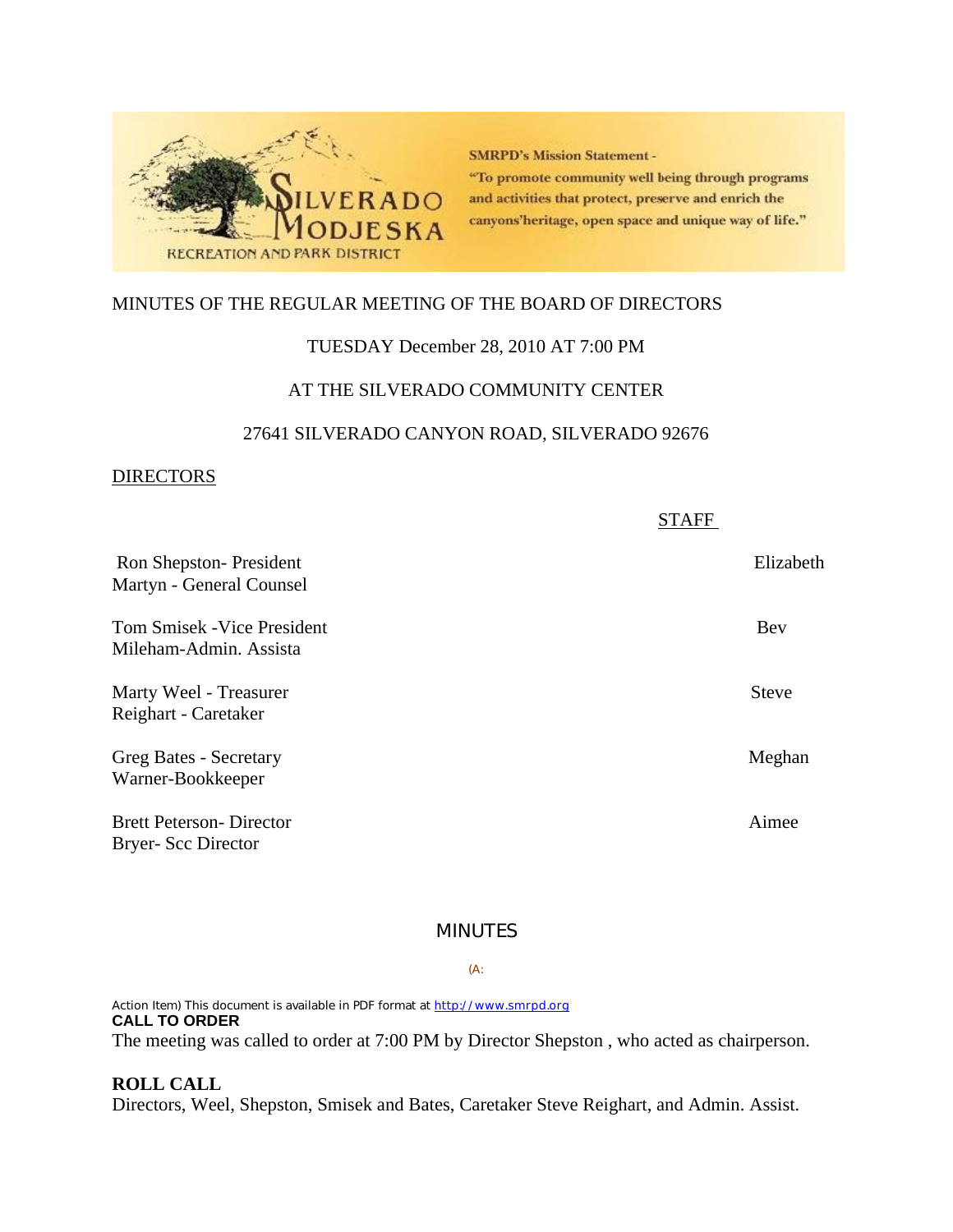Mileham

## **PUBLIC ATTENDANCE**

Bob Hunt, Scott Breeden, Mike Boeck, Mike Colgan, Sherry Meddick, S. Cross, D. Won.

## **PUBLIC AND BOARD INPUT ON NON-AGENDIZED ITEMS**

Bob Hunt and Mark Levy requested becoming members of the Open Space and Trails committee. The Board agreed, Director Greg Bates and Scott Breeden will also be on the committee.

## **CONSENT CALENDAR**

**1ST ACTION; Director Weel made a motion to approve the Minutes of the November 23 Regular Board Meeting, the December 17, 2010 Special Board Meeting and correspondence. Director Shepston seconded. Unanimously approved.**

### **PAYMENT OF DISTRICT BILLS**

2<sup>ND</sup> ACTION: Director Bates made a motion to approve payment of Transmittal 12-10A for Directors compensation for the Board meetings of November 23 and December 17, 2010, \$350 total. Director Weel seconded. Unanimously approved

3<sup>rd</sup> ACTION Director Bates made a motion to approve payment of Transmittal 12-10B, District Bills, \$3,962.50 total. Director Shepston seconded. Unanimously approved.

4<sup>th</sup> ACTION Director Bates made a motion to approve payment of Transmittal 12-10C, Utility Bills and Reimbursements, \$2,062.03. Director Smisek seconded. Unanimously approved.

CHILDRENS CENTER DIRECTORS REPORT

Director Aimee Bryer was on vacation.

New members of the Board would like to learn how the center is run. Directors Bates, Weel and Smisek will meet with staff to help find ways to seek needed improvements.

### **CARETAKERS REPORT**

Steve Reighart gave a report on the mudslide and flooding that occurred at the Silverado Community Center. Mr Reighart and Director Weel are meeting with Capri Insurance to survey the area, and write up a report. The landowners behind the Community Center and Caretakers residence have offered to help with the clean up. The Directors may decide to meet with them to discuss the situation.

#### **OTHER DISTRICT BUSINESS**

Director Shepston volunteered to be the SMRPD representative for ISDOC.

The Directors discussed reaching out to the community for events etc. via Email in order to save money on costly postage.